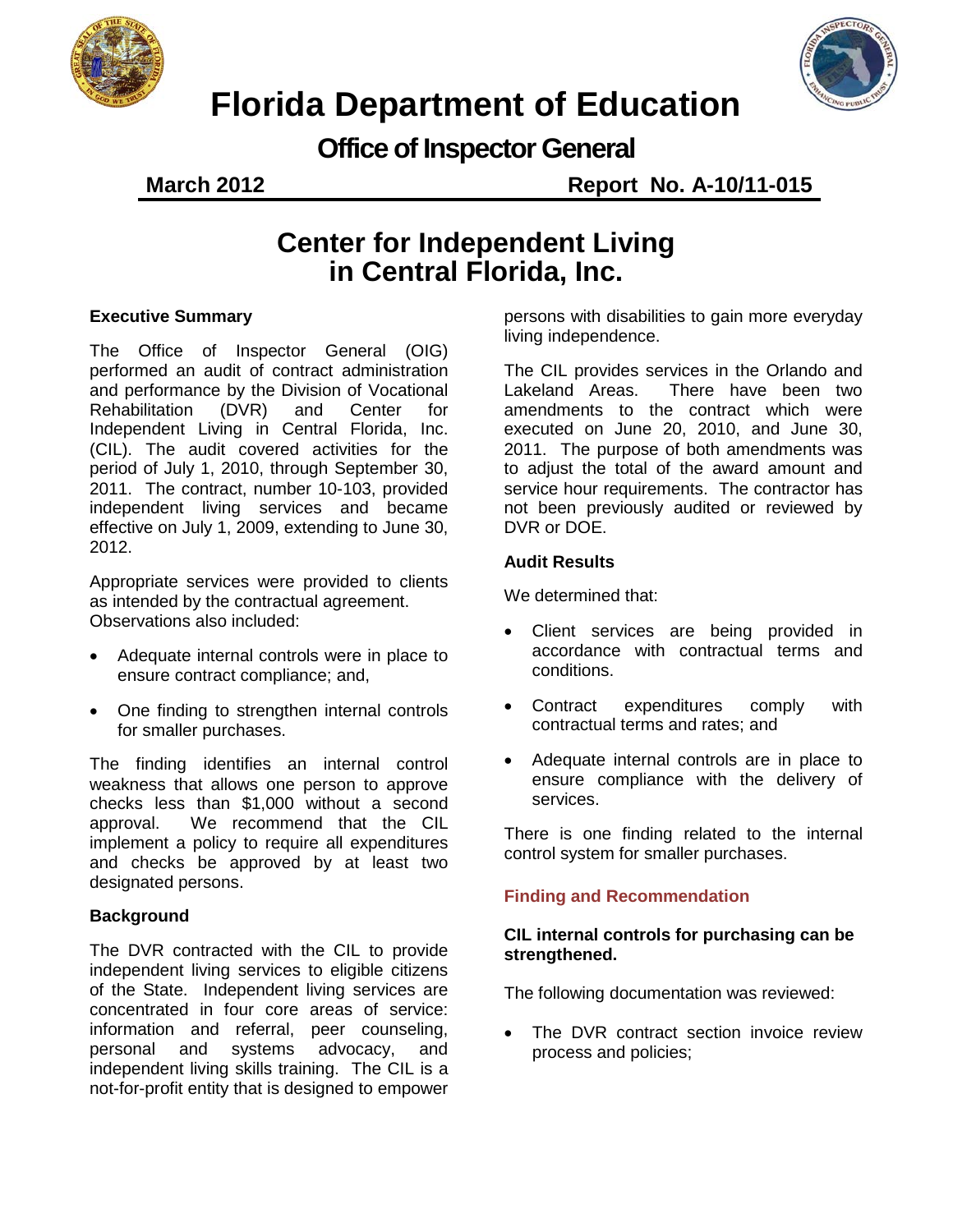#### Report No. A-10/11-015

- CIL fiscal accountability processes and policies; and
- Invoices and supporting documentation detailing expenditures from July 1, 2010, to September 30, 2011.

The internal controls for DVR and CIL management were adequate to ensure compliance with contractual terms. However, we noted there were no provisions preventing the executive director of the CIL from solely creating and issuing a check under \$1,000.

According to Education Department General Administrative Regulations (EDGAR) 74.21(b)(3), "Recipients financial management systems shall provide for the following: Effective control over and accountability for all funds, property, and other assets. Recipients shall adequately safeguard all assets and assure they are used solely for authorized purposes." While we found no evidence of improper expenditures, good business practices support the additional safeguard of a minimum of two signatures on purchases.

#### **Recommendation**

• The CIL should draft and implement a provision in their Internal Control Policies and Procedures Manual that require two levels of approval for all CIL expenditures and checks.

#### **Management Response**

We agree that having two approvals for all levels of Center expenditures and checks is a good business practice. The Division provides ongoing technical assistance to all of the Centers, and we will share this recommendation with all of Florida's CILs as a "best practice." We will also include this recommendation as an element of our ongoing monitoring.

#### **Objectives and Scope**

The objectives of the audit were to determine whether:

- Client services are being provided in accordance with contractual terms and conditions;
- Contract expenditures comply with contractual terms and rates; and,
- Adequate internal controls are in place to ensure compliance with contractual terms and conditions including the delivery of services.

The scope included all expenditures and client services during the period of July 1, 2010, through September 30, 2011.

#### **Methodology**

To achieve the objectives, the auditors interviewed appropriate DVR and CIL staff, and reviewed:

- Federal and state statutes, policies and procedures regarding cost reimbursement contractual agreements, Rehabilitation Act of 1973 as amended, DVR's State Plan for Independent Living 2010-2013, DVR's Independent Living Program Policies and Procedures Manual;
- Monthly invoices, Performance Action Reports (PARs), contact logs;
- The CIL's administrative and personnel files, including position descriptions, performance appraisals, staff listings; and
- Policies and procedures associated with the duties and functions of providing independent living services.

This audit was conducted in accordance with *The International Standards for the Professional Practice of Internal Auditing*  published by the Institute of Internal Auditors.

#### **Closing Comments**

The Office of the Inspector General would like to thank the administrators of the CIL and DVR's Contracting Section for their assistance and cooperation during the course of this audit.